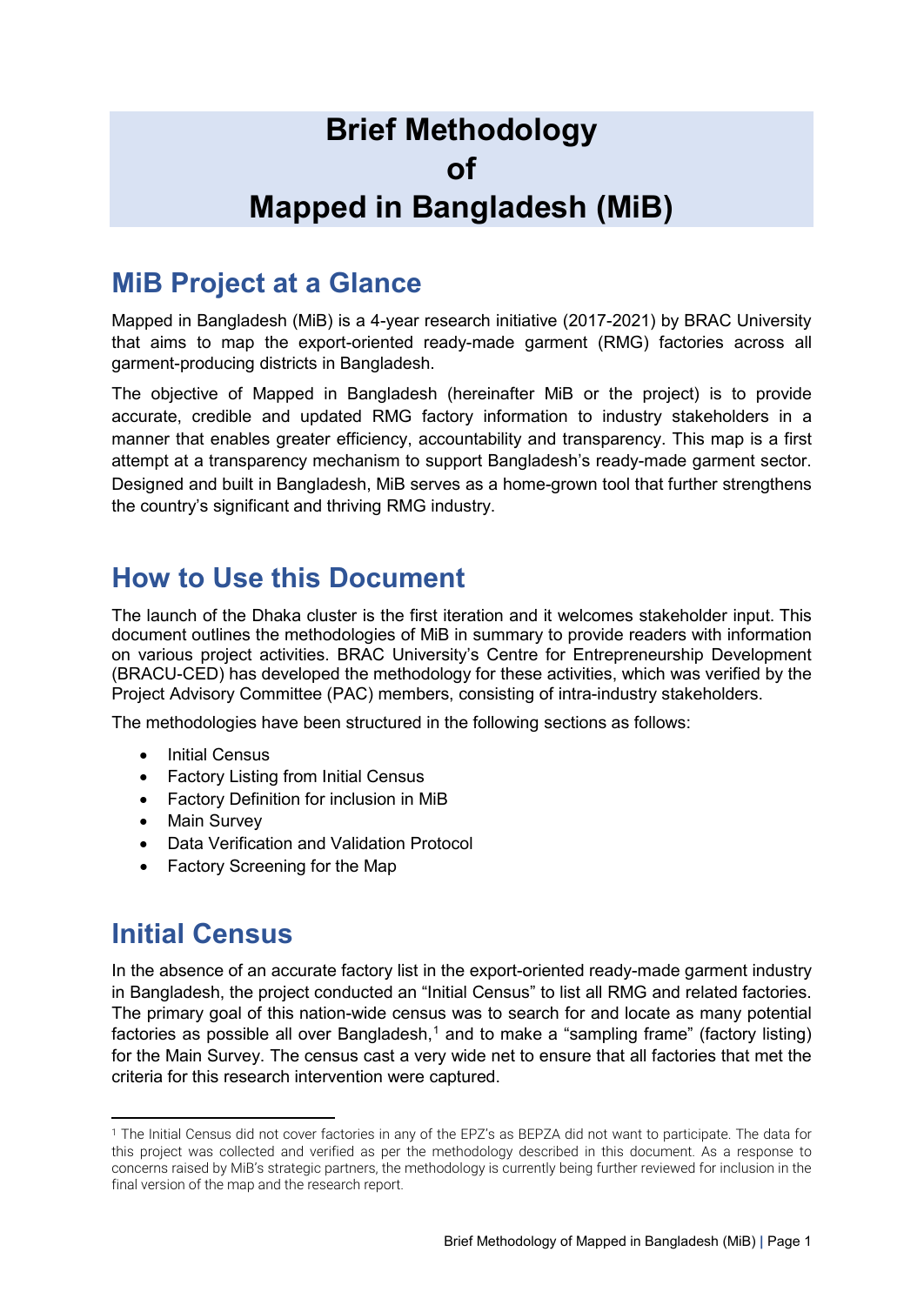Based on de-duplicated list of RMG factories compiled by BRACU-CED from a dozen secondary sources, information showed that the majority of the factories were located mainly in Dhaka District, Gazipur District, Narayanganj District, and Chittagong District. Any remaining factories were from Mymensingh and other districts. A team of 25 Field Officers covered the country street by street to conduct the Initial Census which required 3300+ man days to complete (January 2018 to April 2018).

The Initial Census collected the following information:

- Factory/Unit Name
- Postal Address (including phone number and business card of contact persons and factories)
- GPS Locations/Coordinates
- Images: Signboard, Banner, Visiting Card, Letterhead, Factory Vehicle, etc.

This research intervention included 1 Field Coordinator, 4 Field Supervisors, and 25 Field Officers. conducted the Census and Survey. The Field Supervisors and Field Officers reported directly to the Field Coordinator.

Each team of Field Officers was designated a particular field area. The Field Coordinator strategized which team would move to which area after assessing field team's progress and in consultation with MiB's project management.

Following the census method, the survey team covered the districts and factory location information were categorized by Police Station, Sub-district and District.

The Field Officers identified/located a factory by using the following approaches:

- Looking for RMG and RMG related factories by walking street by street
- Leveraging the community by asking local people on each street (shopkeepers, tea stall vendors, building owners etc.)
- Contacting administrative personnel [UNO (Upazila Nirbahi Officer) Office or Deputy Commissioner's Office (DCO)] about possible factory locations in each area

Data was generally pulled from sources such as factory signboards/banners, factory vehicles (covered van or truck), business cards of factory officials, receipts, security guards, other security in-charge and information desks.

Field Officers and Field Supervisors also collected information from Government officials, representatives and authorities (UNO, Chairman, Police Station, etc.) regarding factory locations in a particular area.

Field Officers located any possible RMG and RMG related factories in a particular area by also communicating directly with the local community, sourcing any information from local people on each street. Field Officers communicated with factory personnel as well whenever possible; otherwise they collected information for the Initial Census outside the premises of factories.

To capture factory data, a customized electronic survey form was developed by the BRACU CED team using an Open Data Kit (ODK) platform. Fields Officers were able to directly input information through the ODK by using the cost-effective ODK application on their mobile devices.

To ensure full coverage of areas where factories are located, MiB introduced a system of rechecking (done by the same team that conducted the Initial Census in that area) and crosschecking (done by another team) collected information. These standard procedures were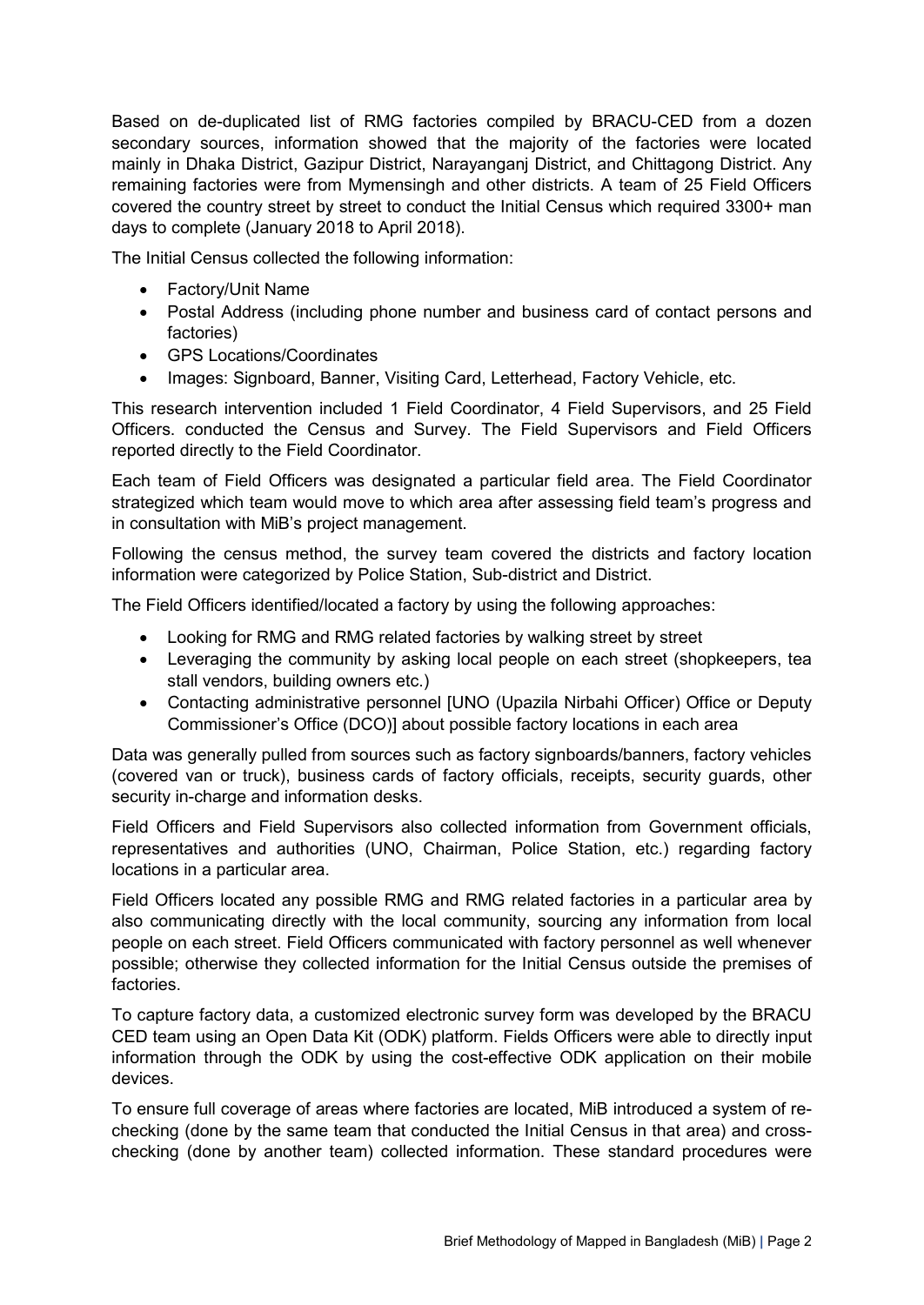implemented to confirm that no factory was missed, as well as to ensure that data quality was maintained in terms of correct spelling and correct address.

### **Factory Listing from Initial Census**

In order to build an accurate factory listing (or sampling frame), the Initial Census data was reviewed carefully to ensure accuracy and reduce errors caused by duplicates. The team consisting of 5-6 members used data captured from the field, made direct phone calls to factories, referenced secondary source lists, and incorporated any findings from the project's baseline database that was collected by an external consultant.<sup>[2](#page-2-0)</sup> Based on this information, BRACU-CED designed "a data cleaning software" in-house that helped streamline this process.

The following table describes each data point and how they were assessed. The "Data Point" identifies which field in the survey is being checked. The "Description" described the Data Point. The "Process" explains which methods were used to verify the Data Point. The "Tag Used" is what the Data Point was tagged in the software, identifying whether the information was verified or not and by or with whom.

| <b>Data Point</b>                                      | <b>Description</b>                                                                                                    | <b>Process</b>                                                                                                                                                     | <b>Tag Used</b>                                                                                                                                                                                                                                                                         |  |  |  |  |  |  |
|--------------------------------------------------------|-----------------------------------------------------------------------------------------------------------------------|--------------------------------------------------------------------------------------------------------------------------------------------------------------------|-----------------------------------------------------------------------------------------------------------------------------------------------------------------------------------------------------------------------------------------------------------------------------------------|--|--|--|--|--|--|
| Factory<br>name                                        | Name of the factory as<br>collected during the<br>census                                                              | Factory name was corrected<br>by images of signboards,<br>banners, letterhead pad,<br>factory vehicle and visiting<br>cards, and further verified<br>by phone call | <b>Baseline</b><br>- Matched by Baseline Survey<br>- Manual Entry<br>Call<br>- Verified by Call<br>- Corrected by Call<br>- Conflict by Call<br>Image<br>- Conflict by Image<br>- No Image<br>- Matched by Image<br>- Corrected by Image                                                |  |  |  |  |  |  |
| Factory<br>Sub-name                                    | Any defining<br>characteristic of the<br>factory such as group<br>name, printing factory,<br>label manufacturer, etc. | Verified by phone call                                                                                                                                             | - Verified by Call                                                                                                                                                                                                                                                                      |  |  |  |  |  |  |
| Factory<br>Type<br>(collected<br>during<br>phone call) | Type of factory/ type of<br>products the factory<br>makes                                                             | Phone call                                                                                                                                                         | - Garments Factory<br>- Printing Factory<br>- Washing Factory<br>- Embroidery Factory<br>- Circular Knit Factory<br>- Woven Fabric Mill<br>- Dying Mill<br>- Textile Mill<br>- Spinning Mill<br>- Boutique Factory<br>- Trims and Accessories Factory<br>- Packaging Factory<br>- Other |  |  |  |  |  |  |
| Address                                                | Address of the factory                                                                                                | This data is verified by<br>image and/or phone call                                                                                                                | <b>Baseline</b><br>- Matched by Baseline<br>- Manual Entry                                                                                                                                                                                                                              |  |  |  |  |  |  |

<span id="page-2-0"></span> $\overline{a}$ <sup>2</sup> A baseline survey was conducted by ARCED Foundation where they compiled all available factory data from secondary sources.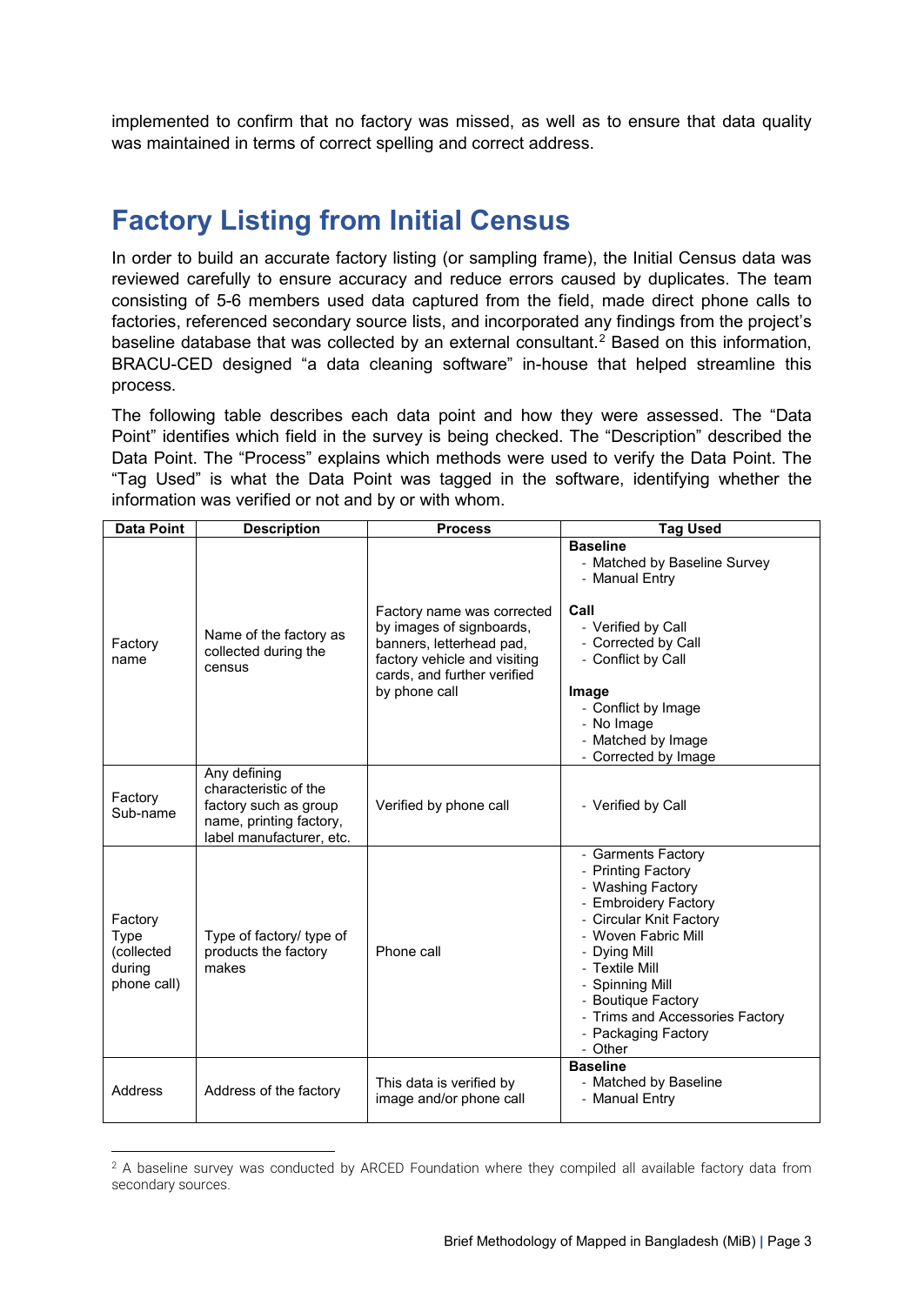| Data Point      | <b>Description</b>                                                                                                                                                                         | <b>Process</b>         | <b>Tag Used</b>                                                                          |  |  |  |  |  |
|-----------------|--------------------------------------------------------------------------------------------------------------------------------------------------------------------------------------------|------------------------|------------------------------------------------------------------------------------------|--|--|--|--|--|
|                 |                                                                                                                                                                                            |                        | Call<br>- Verified by Call<br>- Corrected by Call<br>- Conflict by Call                  |  |  |  |  |  |
|                 |                                                                                                                                                                                            |                        | Image<br>- Conflict by Image<br>- No Image<br>- Matched by Image<br>- Corrected by Image |  |  |  |  |  |
| Phone<br>number | The phone numbers<br>collected by the Field<br><b>Officers</b>                                                                                                                             | Verified by phone      | - Verified by Call                                                                       |  |  |  |  |  |
| Remarks         | Any type of new<br>information such as<br>exporting or not, factory<br>closed/shifted or not,<br>etc.                                                                                      | Verified by phone      | - Verified by Call                                                                       |  |  |  |  |  |
| Contact         | If the factory phone<br>number is verified as a<br>factory contact person's<br>phone number, then<br>name, designation and<br>phone number of this<br>person is recorded in<br>this field. | Verified by phone call | - Verified by Call                                                                       |  |  |  |  |  |

The software matched and verified the collected data with primary data such as images, business cards, as well as with secondary data. The team made phone calls to help eliminate spelling mistakes, multiple representations, duplications, and a number of other potential errors. Matching the primary data with the follow-up phone call helped inform whether or not the "factory" is in line with the definition we've set for this project. MiB set clearly defined criteria for this significant research intervention, which is further deconstructed in the Factory Definition section.



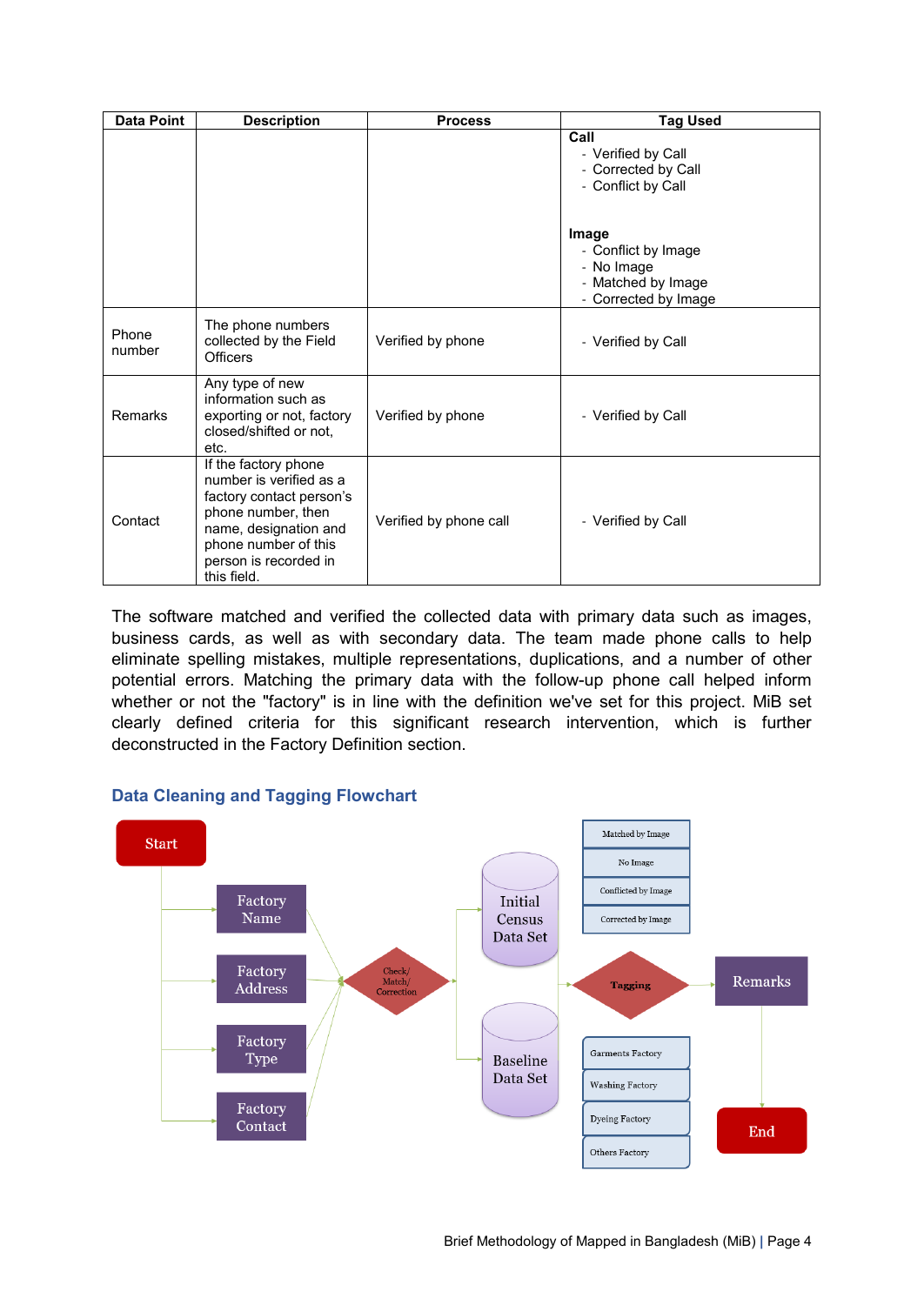After data cleaning and tagging, a list of potential factories for data collection from factories that met the project's definition was generated. This list contained only factories that were tagged as "Garments Factory" in the cleaning software. The generated list was used to locate factories for conducting the main survey.

### **Factory Definition for Inclusion in MiB**

Mapped in Bangladesh has defined specific criteria for the selection of factories that are accounted for in the research intervention. These criteria for finalizing the factory selection process (i.e. "Factory Definition") within the scope of MiB have been designed, modified and approved by the members of the Project Advisory Committee (PAC) which is made up of the intra industry experts and stake holders<sup>3</sup>.

Which Ready-Made Garment (RMG) factories will be covered in the main survey conducted by the Mapped in Bangladesh (MiB) Project?

- $\Rightarrow$  Factories that are members of major manufacturer and exporter associations (BGMEA and BKMEA)
- $\Rightarrow$  RMG factories that are export-oriented (do direct and indirect export) having any of the core RMG processes of garment assembly, such as:
	- o Sewing in case of Knit or Woven factories
	- o Knitting in case of Sweater factories

#### **Flowchart: MiB Factory Selection Process**



<span id="page-4-0"></span> $\overline{a}$ <sup>3</sup> Comprised of representatives from major exporter associations, govt. entity, brand/buyer, including researcher, academician, and sector specialists.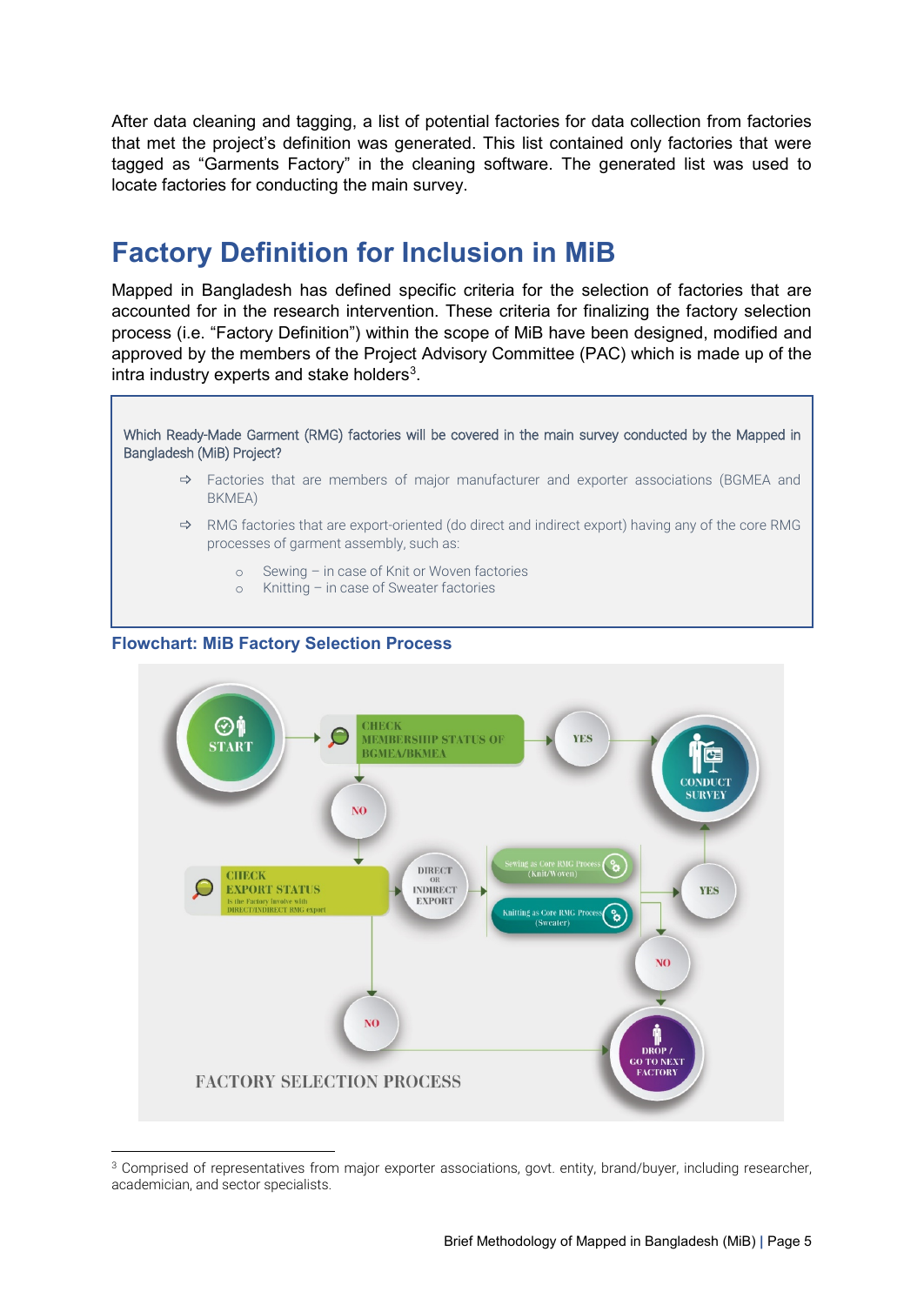#### **Factories not to be Covered by MiB**

MiB did not cover the factories that are not aligned with the above selection criteria as follows:

- $\Rightarrow$  Textile factories
- $\Rightarrow$  Spinning mills
- $\Rightarrow$  Printing factories
- $\Rightarrow$  Packaging factories
- $\Rightarrow$  Accessories factories
- $\Rightarrow$  Label manufactures
- $\Rightarrow$  Embroidery factories
- $\Rightarrow$  Boutique shops and tailors
- $\Rightarrow$  RMG Factories in Export Processing Zones (EPZs), BEPZA was unwilling to get involved with the project
- Washing factories
- $\Rightarrow$  Dyeing factories
- $\Rightarrow$  Finishing factories
- $\Rightarrow$  RMG producers for local/domestic market

### **Main Survey**

The "Main Survey" of the project was conducted based on the "Factory Listing" and "Factory Definition." Factories that did not meet the project's factory definition were excluded from this research intervention.



**Snapshot of the factory selection process (at office) is given below:**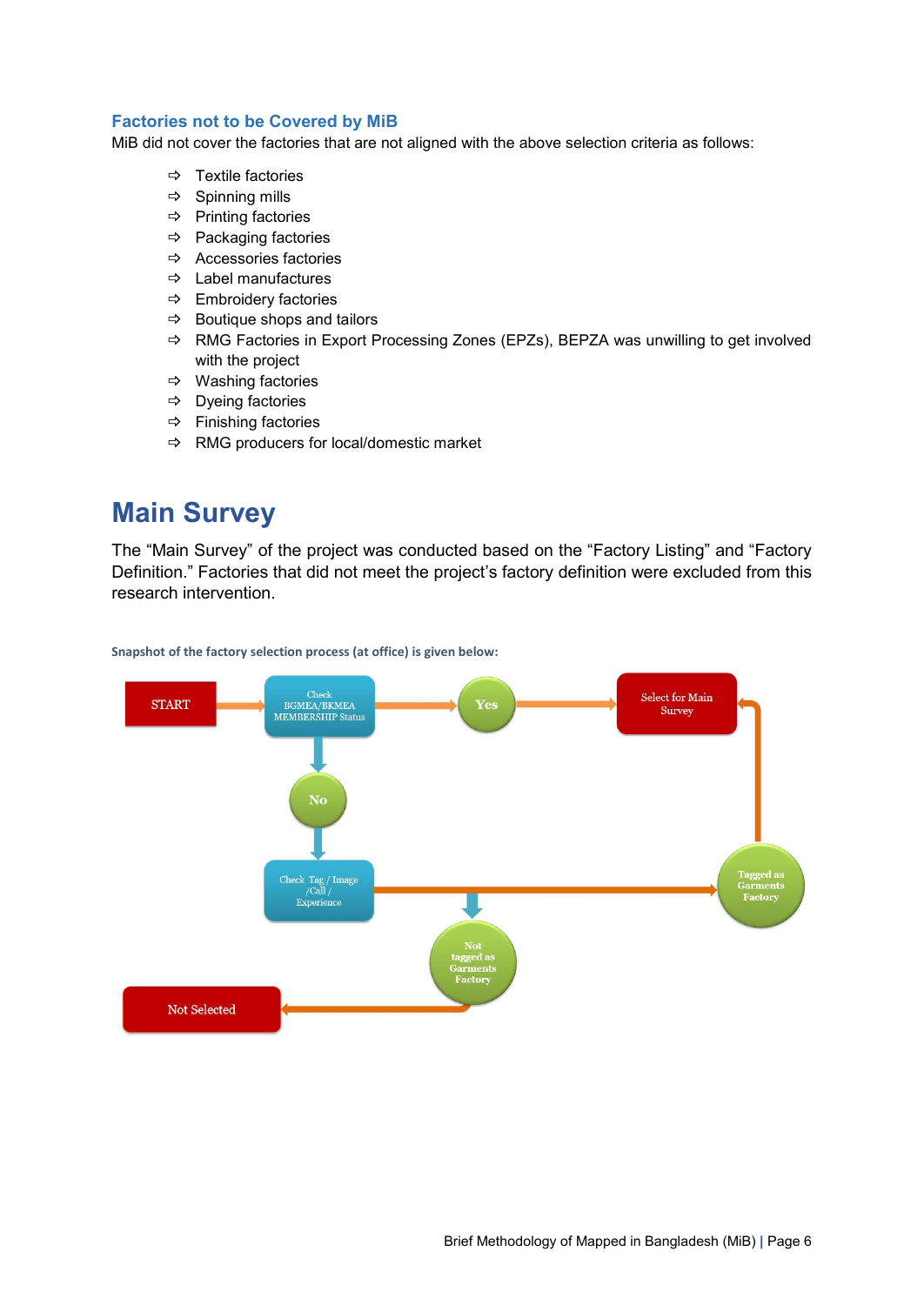The Field Supervisor led a 24-member team of Field Officers, or enumerators, that conducted the Main Survey by asking Factory Managers to provide responses. Each team had five enumerators and one Supervisor.

The Main Survey has a phased approach based on the cluster of factories that were found across the country. The Main Survey therefore will be divided into the following cluster areas: Dhaka; Gazipur; Naranyanganj; Chittagong; and Mymensingh, Narsingdi, Comilla and Others.

The Field Coordinator used the Initial Census to assign which teams would capture each geographic area, starting with the Dhaka cluster.

Dhaka District was divided into Dhaka Metropolitan area and non-metropolitan areas, using Police Stations (Thanas) as nationally defined geographic demarcation lines, and each team was assigned a set of Police Stations.

| <b>Major Data Points</b> |                                                                                        |  |  |  |  |
|--------------------------|----------------------------------------------------------------------------------------|--|--|--|--|
| $\overline{1}$           | Name, Address and GPS location<br>of the factory                                       |  |  |  |  |
| $\overline{2}$           | <b>Factory Building Type</b><br>(shared/standalone)                                    |  |  |  |  |
| 3                        | Year of Establishment                                                                  |  |  |  |  |
| $\overline{4}$           | <b>Processes Performed</b>                                                             |  |  |  |  |
| 5                        | <b>Products Manufactured</b>                                                           |  |  |  |  |
| 6                        | Number of Workers (with male-<br>female)                                               |  |  |  |  |
| $\overline{7}$           | Certifications (ISO, OEKO-TEX,<br>LEED, SEDEX, etc.)                                   |  |  |  |  |
| 8                        | Membership (BGMEA, BKMEA),<br>Registration (EPB) and Affiliation<br>(ACCORD, ALLIANCE) |  |  |  |  |
| 9                        | <b>Exporting Countries</b>                                                             |  |  |  |  |
| 10                       | <b>Brands and Buyers</b>                                                               |  |  |  |  |
| 11                       | Name and Distance to the Nearest<br><b>Fire Station and Medical Service</b><br>Center  |  |  |  |  |
| 12                       | <b>Workers Participatory Committee</b><br>(WPC), Safety Committee                      |  |  |  |  |

One Research Assistant supported the Field Coordinator with logistics and importantly helped to schedule and confirming appointments of the interviews with factory management.

Field Officers most commonly were not able to conduct the data collection during their first attempt, so several attempts to the factory were required. The number of times the field officer needed to visit the factories varied from four to fifteen times.

The data collection process was completed with the responder signing off on the consent form.

## **Data Verification and Validation Protocol**

MiB's in-house map development team developed a "Data Verification and Validation Protocol" (DVVP) to serve as a customized data verification software for data collected in the Main Survey. In an effort to mitigate discrepancies of the data among industry stakeholders and assure data quality, information collected during the Main Survey underwent a thorough verification and validation process.

MiB has outlined the following rationales for the DVVP:

- Increase the confidence level of the data;
- Correct any spelling mistakes that occurred during data collection;
- Check and remove duplicate data;
- Make the data credible and usable for map users as much as possible; and
- Build rapport with the factories.

The DVVP has been executed in three ways:

1. Field Officers took images of factory signboard, factory building, the label album (which was created to visually aid the responder to select brands' logo/names),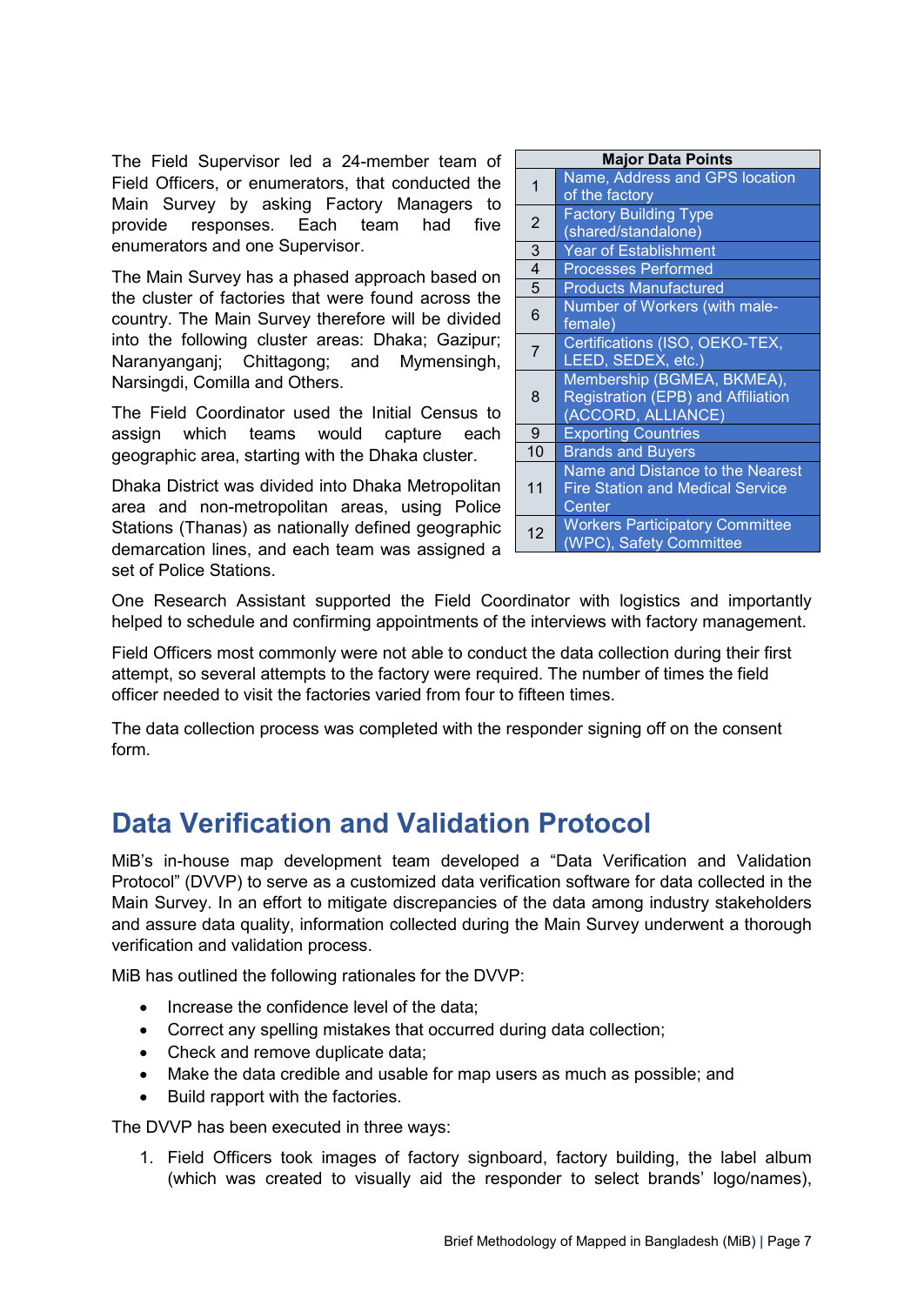consent form, filled hard copy questionnaire. Images were uploaded to the internal server of the DVV team and later used by them.

- 2. The internal server also has a backend database where information from Initial Census and available secondary sources (BGMEA, BKMEA, Accord, Alliance, DIFE and Brands) have been inserted. The DVV application matched the collected data with these secondary data sources.
- 3. The data verification progresses through verifying the data with the images Field Officers have sent and secondary sources from backend.

The DVVP has been adjusted based on adding factory tags according to different tagging options. The process is outlined in the following table along with sources of verification and validation for each of the data points.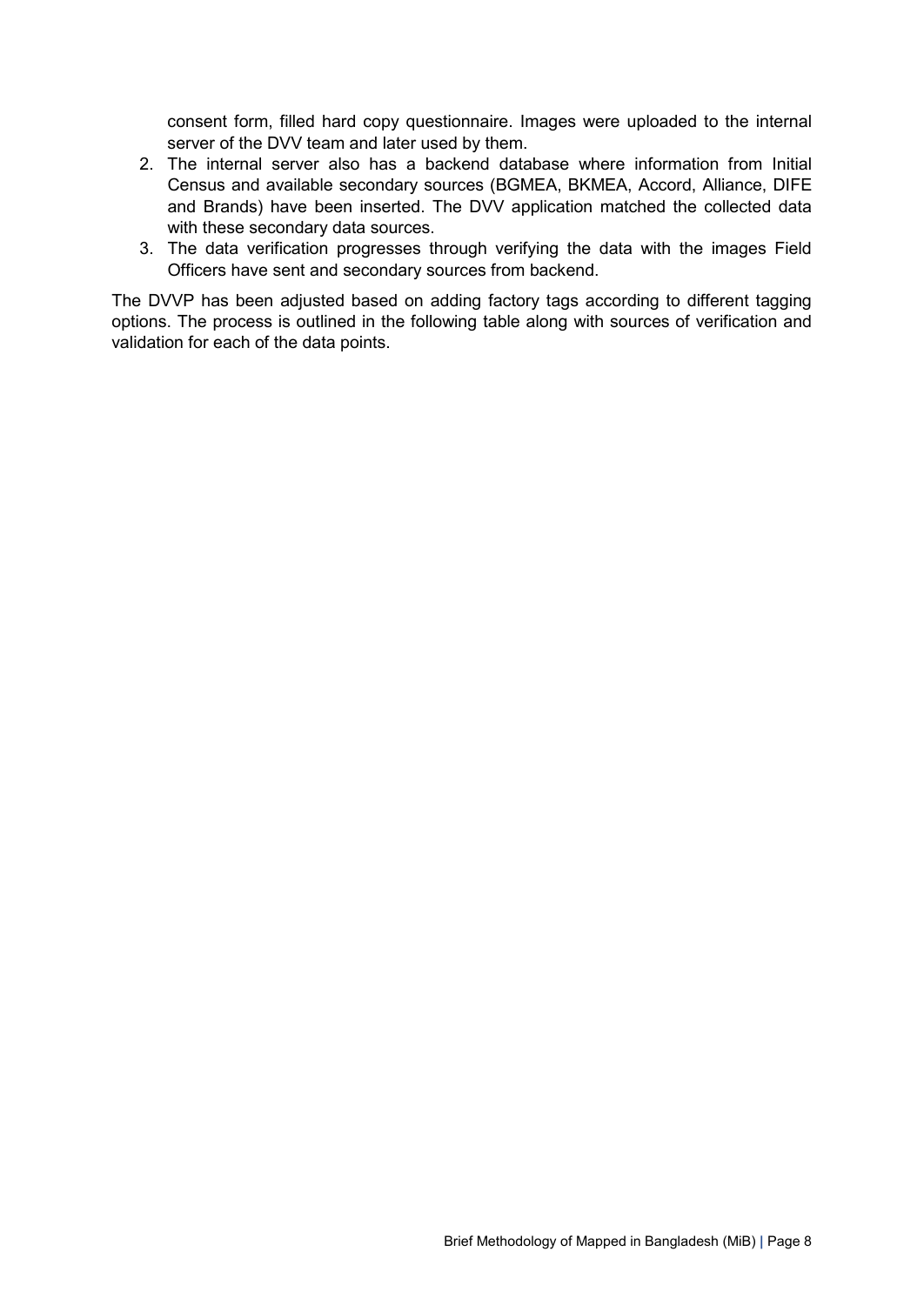|                                                                         |                                   |                              | <b>Tag Categories</b> |                     |                  |          |                   |                    |                   |            |             |                          |            |                      |                             |                      |                          |         |             |             |                       |
|-------------------------------------------------------------------------|-----------------------------------|------------------------------|-----------------------|---------------------|------------------|----------|-------------------|--------------------|-------------------|------------|-------------|--------------------------|------------|----------------------|-----------------------------|----------------------|--------------------------|---------|-------------|-------------|-----------------------|
| <b>Data Verification</b><br>and<br><b>Validation Protocol</b><br>(DVVP) |                                   | Matched by Initial<br>Census | Cal<br>Verified by    | Cal<br>Corrected by | Conflict by Call | No Image | Matched by Image  | Corrected by Image | Conflict by Image | Working    | Not Working | Browsing<br>Corrected by | Conflict   | Corrected by Website | Corrected by<br>BGMEA/BKMEA | Verified by Browsing | browsing<br>Not found by | By List | Not in List | By Browsing | Not Found by Browsing |
|                                                                         | <b>Factory Name</b>               | $\boldsymbol{\mathcal{A}}$   | $\sqrt{ }$            |                     |                  |          | $\mathbf \Lambda$ | $\sqrt{ }$         |                   |            |             |                          |            |                      |                             |                      |                          |         |             |             |                       |
|                                                                         | <b>Address</b>                    | $\mathbf \Lambda$            | $\Delta$              |                     |                  |          |                   |                    |                   |            |             |                          |            | $\sqrt{ }$           |                             |                      |                          |         |             |             |                       |
|                                                                         | Contact                           |                              | $\sqrt{ }$            |                     |                  |          | $\mathbf{\hat{}}$ |                    |                   |            |             |                          |            |                      | V                           |                      |                          |         |             |             |                       |
|                                                                         | Website                           |                              |                       |                     |                  |          |                   |                    |                   |            |             | $\sqrt{ }$               | V          |                      |                             |                      |                          |         |             |             |                       |
|                                                                         | <b>Business Group</b>             |                              |                       |                     |                  |          | $\Delta$          | $\mathcal{N}$      | $\mathcal{N}$     |            |             |                          |            |                      |                             |                      |                          |         |             |             |                       |
|                                                                         | <b>Business Group Website</b>     |                              |                       |                     |                  |          |                   |                    |                   | $\sqrt{ }$ |             | $\mathcal{N}$            | $\sqrt{ }$ |                      |                             |                      |                          |         |             |             |                       |
|                                                                         | <b>Business Group Social Link</b> |                              |                       |                     |                  |          |                   |                    |                   | $\sim$     |             | $\mathcal{N}$            | اد         |                      |                             |                      |                          |         |             |             |                       |
| ata Points<br>$\Omega$                                                  | Certifications                    |                              |                       |                     |                  |          | $\lambda$         | $\sqrt{ }$         |                   |            |             |                          |            |                      |                             | $\sqrt{ }$           |                          |         |             |             |                       |
|                                                                         | <b>BKMEA Membership</b>           |                              |                       |                     |                  |          |                   |                    |                   |            |             |                          |            |                      |                             |                      |                          |         |             |             |                       |
|                                                                         | <b>BGMEA Membership</b>           |                              |                       |                     |                  |          |                   |                    |                   |            |             |                          |            |                      |                             |                      |                          |         |             |             |                       |
|                                                                         | Accord                            |                              |                       |                     |                  |          |                   |                    |                   |            |             |                          |            |                      |                             |                      |                          |         |             |             |                       |
|                                                                         | Alliance                          |                              |                       |                     |                  |          |                   |                    |                   |            |             |                          |            |                      |                             |                      |                          |         |             |             |                       |
|                                                                         | <b>Brand/Buyer</b>                |                              |                       |                     |                  |          |                   |                    |                   |            |             |                          |            |                      |                             |                      |                          |         |             |             |                       |

### **Data Verification and Validation Mechanism for the Main Survey**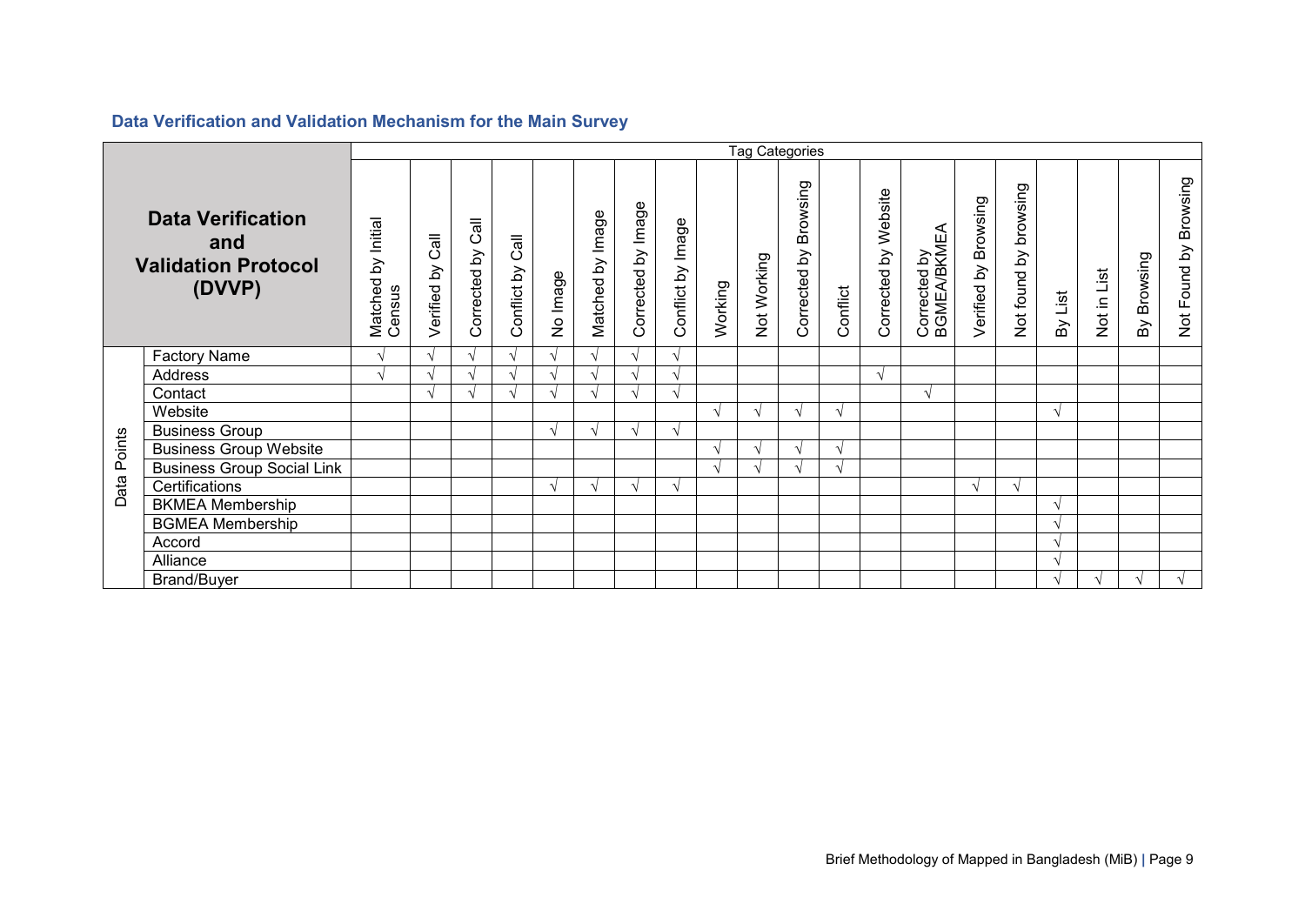## **Factory Screening for the Map**

As MiB research intervention concentrates only on the export-oriented RMG factories, it was deemed necessary to screen all factories before they were approved and uploaded to the digital map.

With this objective, a screening team comprising senior project officials were formed. The team worked with the data set after it was cleaned and passed through the data verification and validation protocol.

During the screening, the factory data was checked by team members. At the same time, a second layer of validation was performed which included phone calls to the factory, visiting factory website and viewing images of the factories.

During the second layer of validation process, the team members grouped the factories in different classes. Broadly, there were two categories: Member of BGMEA and/or BKMEA and non-associated factories.

Factories that are members of BGMEA and/or BKMEA, factories performing subcontracting for export-oriented ready-made garments factories were eligible for the map; while factories producing for the domestic market, factories performing washing, factories performing finishing, and factories performing fabric production were marked as not eligible for the map.

Details of the categories are provided in the table below: